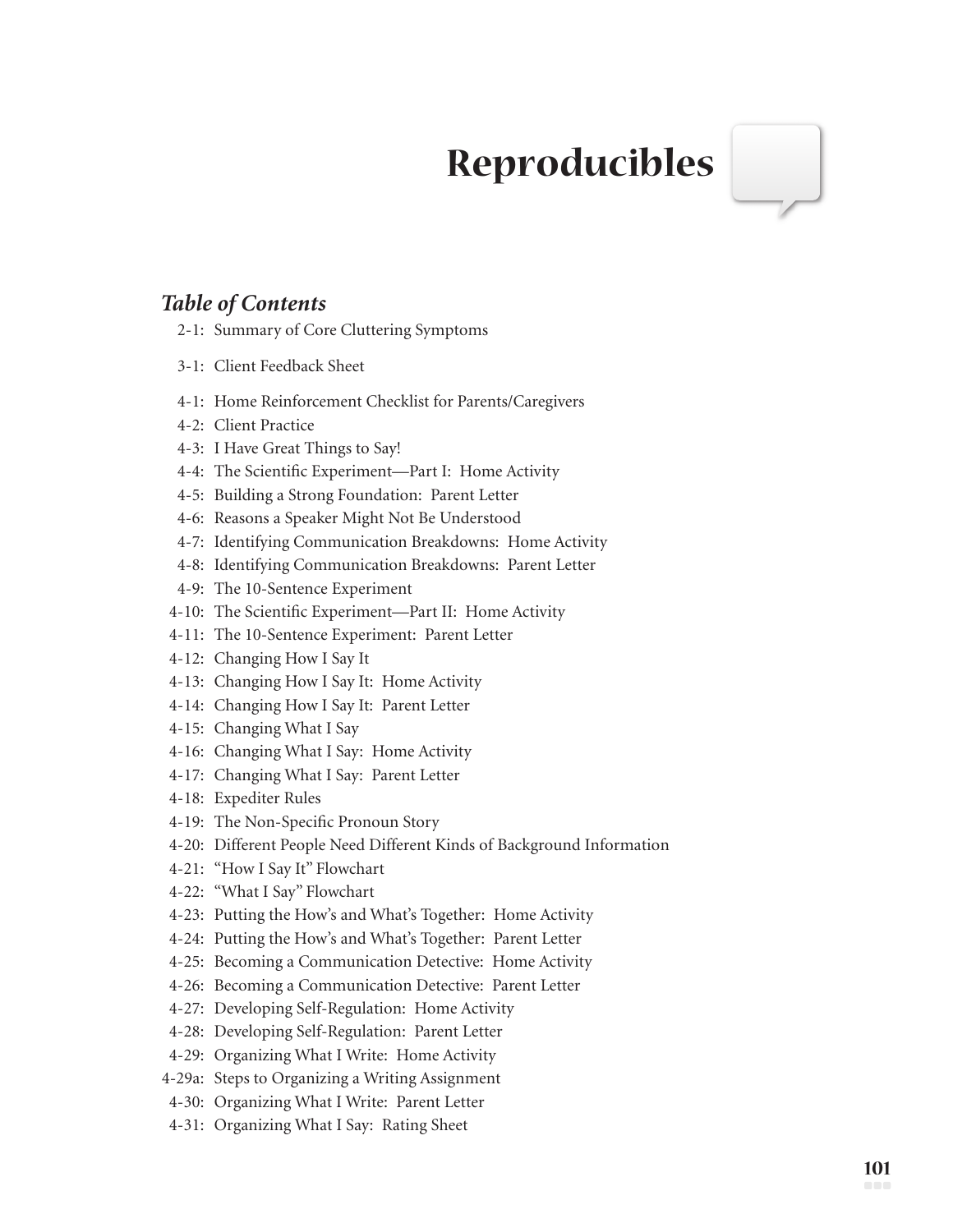- 4-32: Organizing What I Say: Parent Letter 1
- 4-33: Organizing What I Say: Parent Letter 2
- 5-1: How Are My Cluttering and Stuttering Different?
- 5-2: How Are My Cluttering and Stuttering Different?—Home Activity
- 5-3: How Are My Cluttering and Stuttering Different?—Parent Letter
- 5-4: Ways My Cluttering and Stuttering May Work Together
- 5-5: How My Cluttering and Stuttering Work Together: Home Activity
- 5-6: How My Cluttering and Stuttering Work Together: Parent Letter
- 5-7: What Stuttering Strategies Help Me
- 5-8: What Stuttering Strategies Can Help: Home Activity
- 5-9: What Stuttering Strategies Can Help: Parent Letter
- 5-10: "What Strategy Should I Use?" Flowchart
- 5-11: Deciding What Strategies to Use When: Home Activity
- 5-12: Deciding What Strategies to Use When: Parent Letter
- 5-13: Putting It All Together for Carryover: Home Activity
- 5-14: Putting It All Together for Carryover: Parent Letter
- 6-1: Identifying Cluttering
- 6-2: Identification of Cluttering: Self-Evaluation Form
- 6-3: Reading Passages for Establishing Base Rate
- 6-4: Establishing a Base Rate: Home Activity
- 6-5: Difficult Speaking Situations Checklist
- 6-6: Working at 3 Syllables Per Second
- 6-7: Getting Used to Changing From 4 SPS to 3 SPS: Home Activity
- 6-8: Using Cancellations and Pull-Outs to Control Cluttering
- 6-9: Practicing Cancellations and Pull-Outs: Home Activity
- 6-10: Speech and Language—What's the Difference and Why Do I Need to Know About the Difference?
- 6-11: Identifying Speech and Language Components
- 6-12: The Effect of NSLDs on Message Clarity
- 6-13: Documenting the Effect of NSLDs on Speech Clarity: Home Activity
- 6-14: Pyramid Approach
- 6-15: Practicing With Expediter and Pyramid Approaches
- 6-16: Developing Awareness in Conversational Tasks: Home Activity
- 6-17: Identifying Writing Problems and Relating Them to Verbal Problems: Examples
- 6-18: Writing—Hints for Improving Accuracy and Intelligibility
- 6-19: Becoming One's Own Clinician—Planning for the Future
- 6-20: A Common Feedback Loop in Cluttering
- 7-1: Becoming Used To Self-Regulation: Home Activity
- 7-2: Flowchart to Show the Outline Plan for Therapy
- 7-3: Rate Control for Those Who Clutter and Have a Blocking-Type Stutter
- 7-4: Analyzing Speech Rate and Speech Clarity: Home Activity